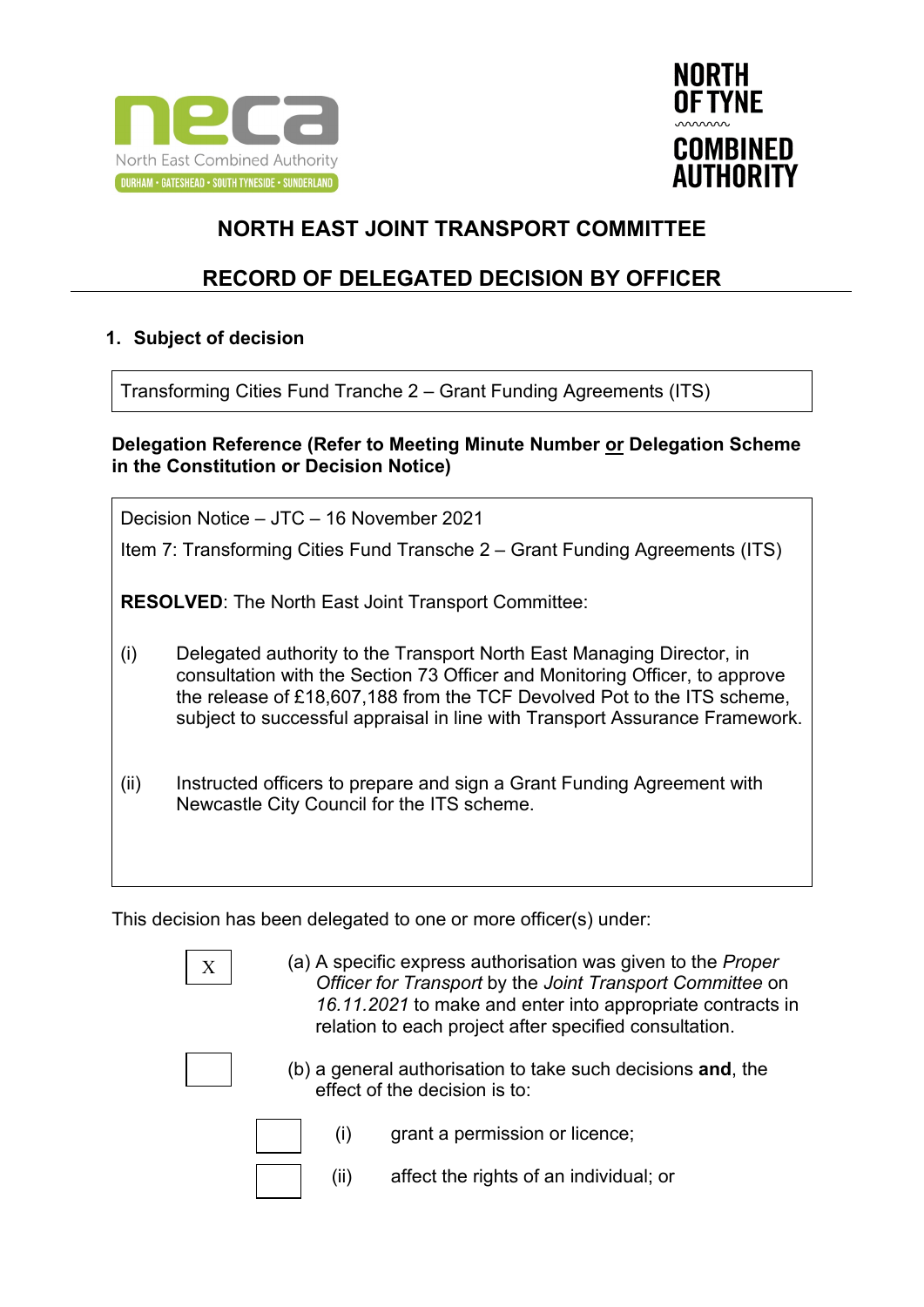



## **RECORD OF DELEGATED DECISION BY OFFICER**



(iii) award a contract or incur expenditure which, in either case, materially affects the Authority's financial position.

#### **2. Name and Title of Decision Maker**

Tobyn Hughes Proper Officer for Transport for the North East Joint Transport Committee Managing Director, Transport North East [tobyn.hughes@transportnortheast.gov.uk](mailto:tobyn.hughes@transportnortheast.gov.uk)

#### **3. Details of any Conflict of Interest and any Dispensation granted in respect of such Interest**

None.

### **4. Executive Summary**

This delegated decision will approve and allocate funding from the Transforming Cities Fund Devolved Pot to the regionwide Intelligent Transport Systems (ITS) scheme following successful appraisal in accordance with the Transport Assurance Framework.

It was necessary to expedite approval of the scheme, given the need to place orders for signals equipment in early 2022, in order to meet the construction programme within Transforming Cities Fund timelines. Delegated authority was sought from the Joint Transport Committee for the Transport North East Managing Director, in consultation with the Section 73 Officer and Monitoring Officer, subject to successful appraisal of the scheme business case and due diligence in line with the Transport Assurance Framework, to approve the ITS scheme and enter into a Grant Funding Agreement with Newcastle City Council.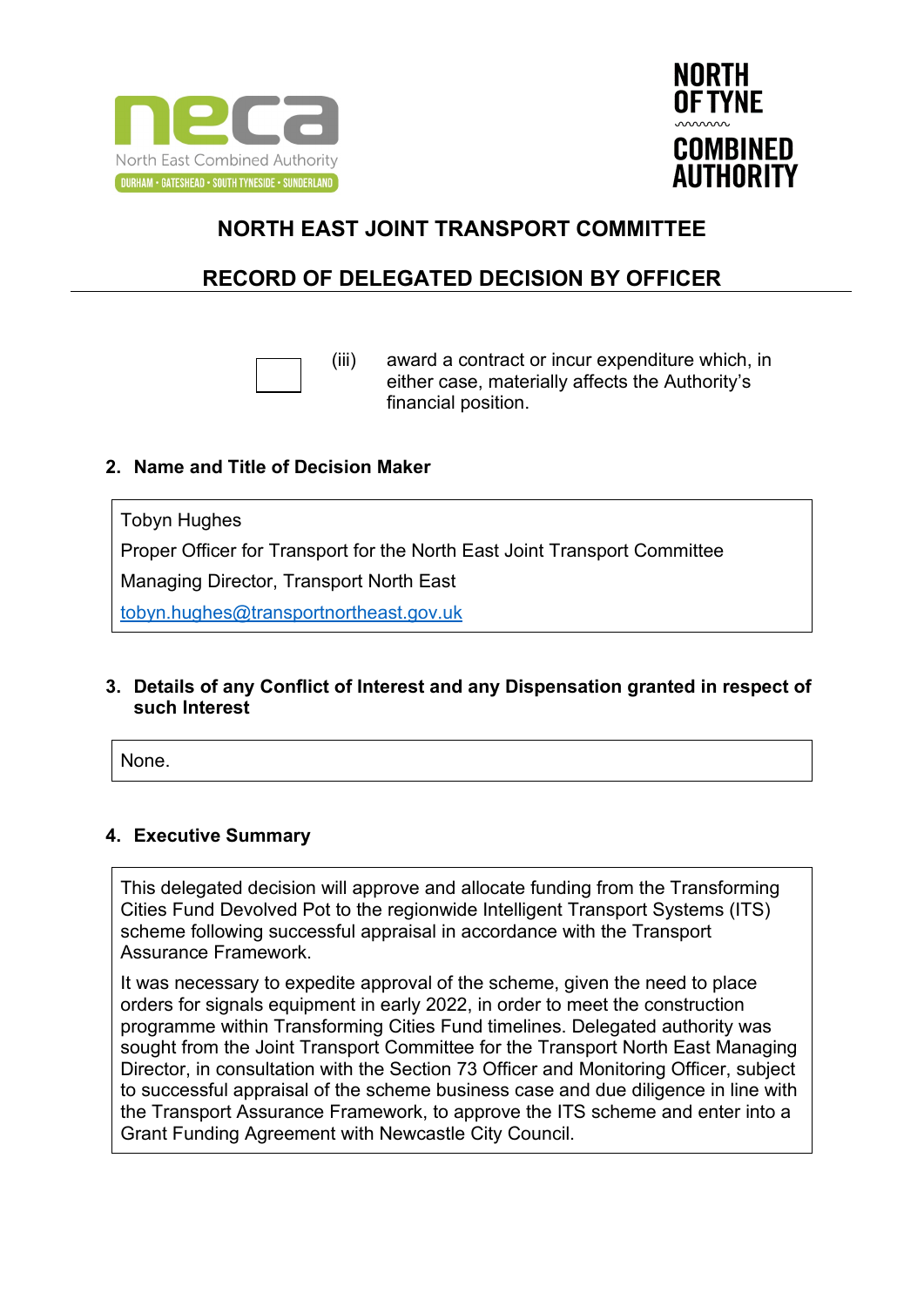



## **RECORD OF DELEGATED DECISION BY OFFICER**

This delegation will be exercised in two parts, as two separate Business Cases have been produced and it is time critical for scheme delivery to expedite the corridor and signals element of the ITS scheme. Appraisal on the Business Case covering these elements was successfully concluded on 22/03/2023. As such £14,757,188 of the total £18,607,188 Transforming Cities Fund allocation for the ITS scheme will be approved by this delegated decision. A grant funding agreement for the corridors and signals element of the scheme will be entered into. A second delegation will be made for the outstanding balance (£3,850,000) following the remaining RTPI and AVLC elements of the ITS scheme progressing successfully through appraisal.

### **5. Decision(s)**

**5(a)** Provide and enter into a Grant Funding Agreement with Newcastle City Council for £14,757,188 from the TCF Devolved Pot allocation for the Intelligent Transport Systems scheme.

### **5(b) If Exempt or Confidential, please provide a reason:**

N/A

### **6. Alternative options considered**

As part of the business case development for the ITS scheme a range of delivery options were assessed against value for money, risk and deliverability considerations. A preferred option was selected and progressed on the understanding that the approach offered the best mix of benefits offset against a comparably lower level delivery risk. The business case demonstrates why the chosen solution provides the best option in terms of meeting passenger needs whilst also providing value for public money.

Two options were presented to the North East Joint Transport Committee.

Option 1 – The North East Joint Transport Committee confer delegated authority to the Transport North East Managing Director, in consultation with the S73 Officer and the Monitoring Officer, to prepare and execute a Grant Funding Agreement with Newcastle City Council subject to a successful appraisal in line with the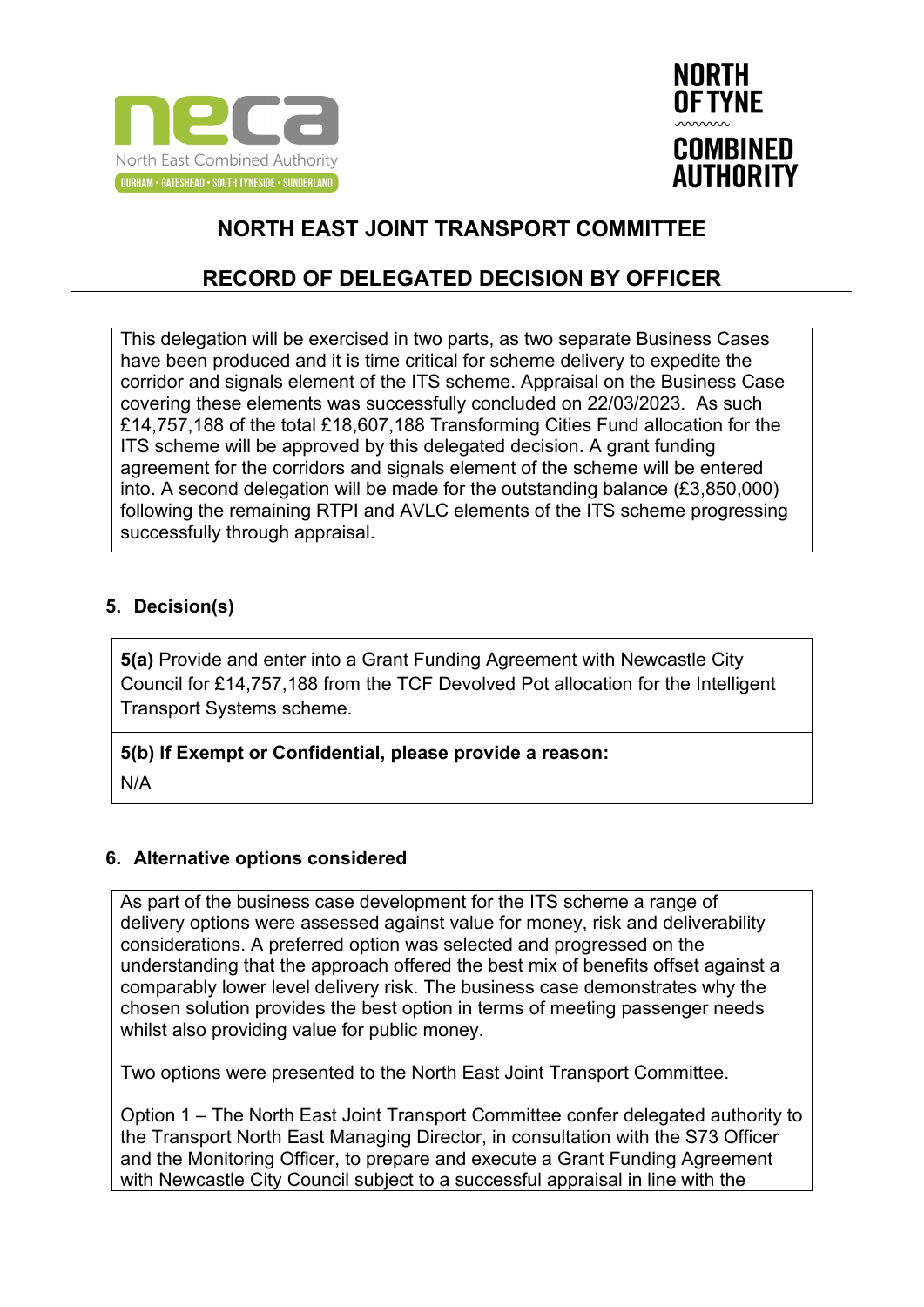



## **RECORD OF DELEGATED DECISION BY OFFICER**

agreed regional Transport Assurance Framework, enabling the ITS scheme to deliver within TCF programme timescales.

Option 2 - The North East Joint Transport Committee do not accept the recommendations, in which case the ITS scheme will not be able to deliver in line with the TCF programme timescales and the passenger benefits outlined within the business case of the scheme would not be realised.

The Joint Transport Committee approved Option 1.

#### **7. Reasons for the Decision(s)**

The programme for the delivery of the scheme is on a critical path, Newcastle City Council are leading on the delivery of the ITS scheme on behalf of the region, and orders need to be placed for signals equipment given lengthening lead in times for delivery, works must start in early 2022 to complete within the TCF programme timescales.

Given the aforementioned time constraints associated with the programme of delivery for the scheme and the lack of an available Committee date in December, delegated authority was sought to approve the scheme Business Case subject to a positive appraisal outcome. It is vital that the decision-making process required to enable Newcastle City Council and NECA to enter into a Grant Funding Agreement (GFA) can be expedited so as not to forestall critical stages of delivery*.*

This delegation will be exercised in two parts due to the time critical nature of the signals and corridors elements of the ITS scheme, appraisal on these elements of the ITS scheme have been expedited and were successfully concluded on 22/03/2022. As such £14,757,188 of the £18,607,188 Transforming Cities Fund allocation for the ITS scheme will be approved by this delegated decision which will enable the ITS scheme to deliver within TCF programme timescales.

### **8. Contact Officer**

Jonathan Bailes

Transport Programme Lead

[jonathan.bailes@transportnortheast.gov.uk](mailto:jonathan.bailes@transportnortheast.gov.uk)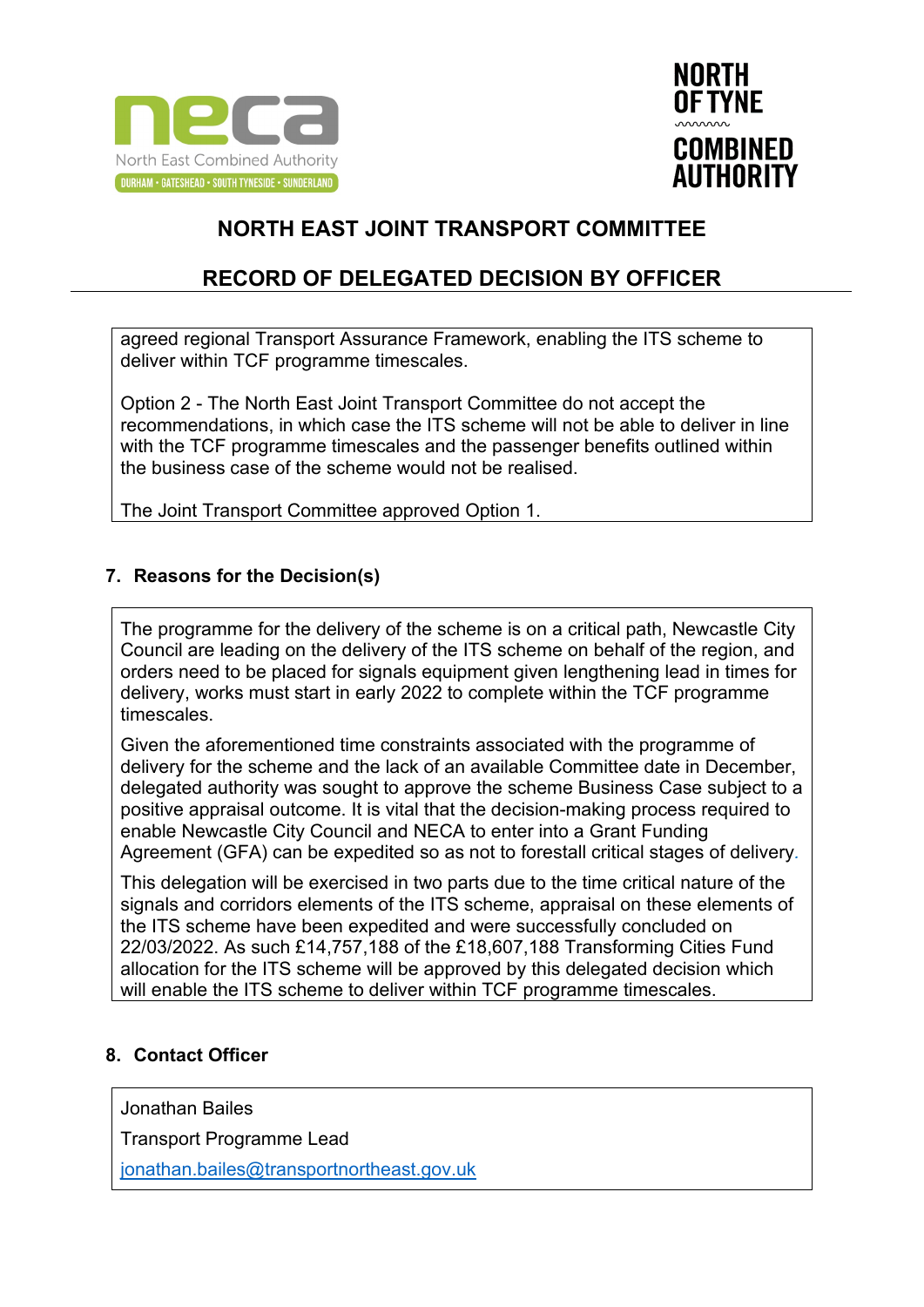



## **RECORD OF DELEGATED DECISION BY OFFICER**

#### **9. Date of Publication**

23 March 2022

### **10.Date of Call-In Deadline**

24 November 2021

### **11.Implementation Date**

23 March 2022

### **Signature of the Decision Maker**

**………………………………………………………………..**

Please return the following to Emma Reynard in Democratic Services [\(emmareynard@gateshead.gov.uk\)](mailto:emmareynard@gateshead.gov.uk) **within 2 working days of the decision having been taken.**

- A Word version of the completed Delegated Decision report
- A Word version of the completed Delegated Decision Record
- A scanned PDF version of the completed and signed Delegated Decision Record